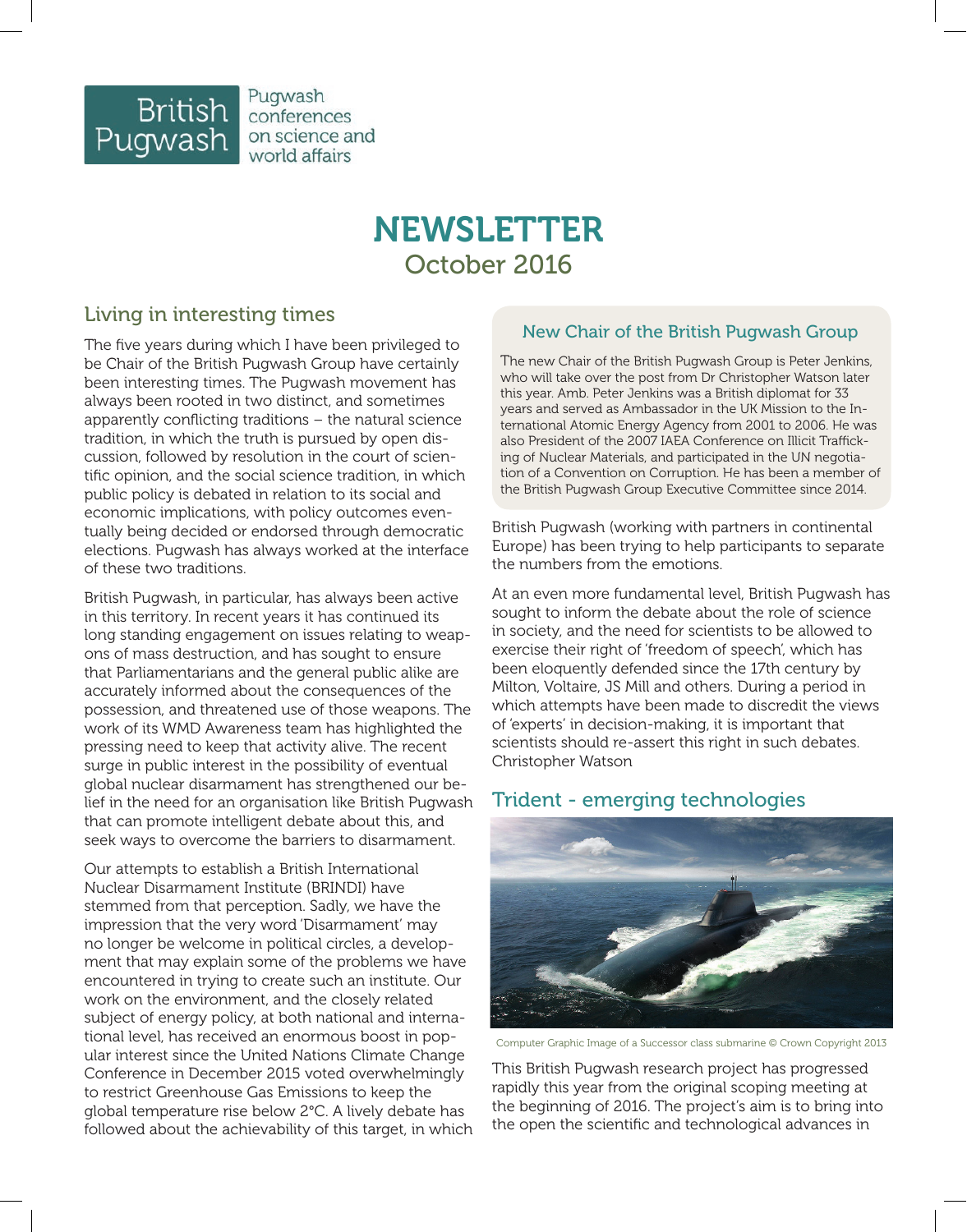anti-submarine warfare, the future direction of travel of these technologies, and their potential impact on the undersea battle space. The project focuses particularly on Paul Ingram addresses September conference © Seb Brixey-Williams



the changing undersea environment for SSBNs (nuclear-powered ballistic missile submarines), for countermeasures, and the strategic challenges for the UK's 'Successor' programme to replace Trident.

We produced a collation of the current literature on this subject and, in collaboration with other organisations, media and academic institutions, helped to stimulate a public discussion on the issue. In May 2016 we held a British Pugwash workshop with US and UK scientists involved in developing undersea sensing, communications and robotics. This workshop looked at key technologies, and the future trajectory in acoustic and optical undersea sensing, magnetic anomaly detection, undersea robotic vehicles, artificial intelligence, and undersea communications.

See report at http://tinyurl.com/jccklhm

In September we held a conference in London on the 'Impact of Emerging Technologies on the Future of SSBNs'. It included scientific and technical presentations from leading scientists and academics, as well as more discursive sessions on future strategic warfare and specific strategic challenges for the UK.

## WMDA Awareness

[WMD Awareness h](http://www.wmdawareness.org.uk/)ighlights this year have included: An event in collaboration with Global Strategy Forum in March where Eric Schlosser, the author of 'Command and Control', and former Defence Secretary, Des Browne, discussed the dangers inherent in nuclear weapons possession. The event was chaired by Michael Ancram and attracted an audience of around 100.

In March and April WMD Ambassadors ran a successful film festival in several cities in the UK. The main event was a film night set in the basement of a London church. The audience was immersed in a simulated post-nuclear accident scenario, the culmination of which was the showing of 'Threads'. It was an exceptionally effective event and deeply moving for the audience. In June we held the annual Joseph Rotblat Memorial Lecture at Hay Festival, given this year by Dr William Perry, former US Defence

Secretary. As always this attracted media coverage and good audience numbers. The event was moderated by Nik Gowing, BBC correspondent, and stimulated an excellent discussion between him, Dr Perry and the audience (see Hay podcast http://tinyurl.com/zxg5yob).

The main focus through the summer and into spring 2017 is in supporting Smriti Keshari and Eric Schlosser to bring the production of the acclaimed film and music experience 'The Bomb' to the UK and to coordinate a series of events to maximise the impact of this. 'The Bomb' was launched in New York at the Tribecca Film Festival and received excellent reviews. The London event is part of the global tour of the production.

## BRINDI

In the BPG Annual Report for 2015, we described the progress which we had made during that year towards the realisation of our vision of a British International Nuclear Disarmament Institute (BRINDI). We also set out our plans for further developments in 2016, and these have been implemented in full. In all this work we were assisted by a Working Group of experts drawn from universities, NGOs and government organisations, some of whom participated in the BRINDI launch workshop in April 2014. These helped us to identify suitable partnerships for BRINDI and to select an appropriate location for its headquarters, as well as deciding on key governance issues, and creating a list of research projects which BRINDI might undertake in the near future, which would help it to establish its credibility as a source of creative thinking on steps to overcome the barriers to eventual global nuclear disarmament.

By mid-2016, all this work had been reported in a series of documents, including a BRINDI Proposal, which sets out four main areas in which the Institute would work, and a BRINDI Prospectus, which details the practical aspects of how BRINDI would operate. However by then, the financial resources made available from the Ziman bequest had nearly been exhausted, and in spite of strenuous efforts, we have so far not managed to raise further funding to enable us to bring this work to full realisation. It appears that a combination of a difficult economic climate, and the political realities created by the UK decision to renew its Trident nuclear deterrent, have made this an unpropitious time to seek funding for a disarmament-related project. We hope in due course the political climate will become more favourable, and that what we have achieved will then provide a basis on which we can build.

# SCIENCE AND ETHICS

## Ethics of science

Pugwash has an ex officio seat on the UNESCO World Commission on the Ethics of Scientific Knowledge and Technology (COMEST), and John Finney participated in its 9th Extraordinary Session in Paris in September. For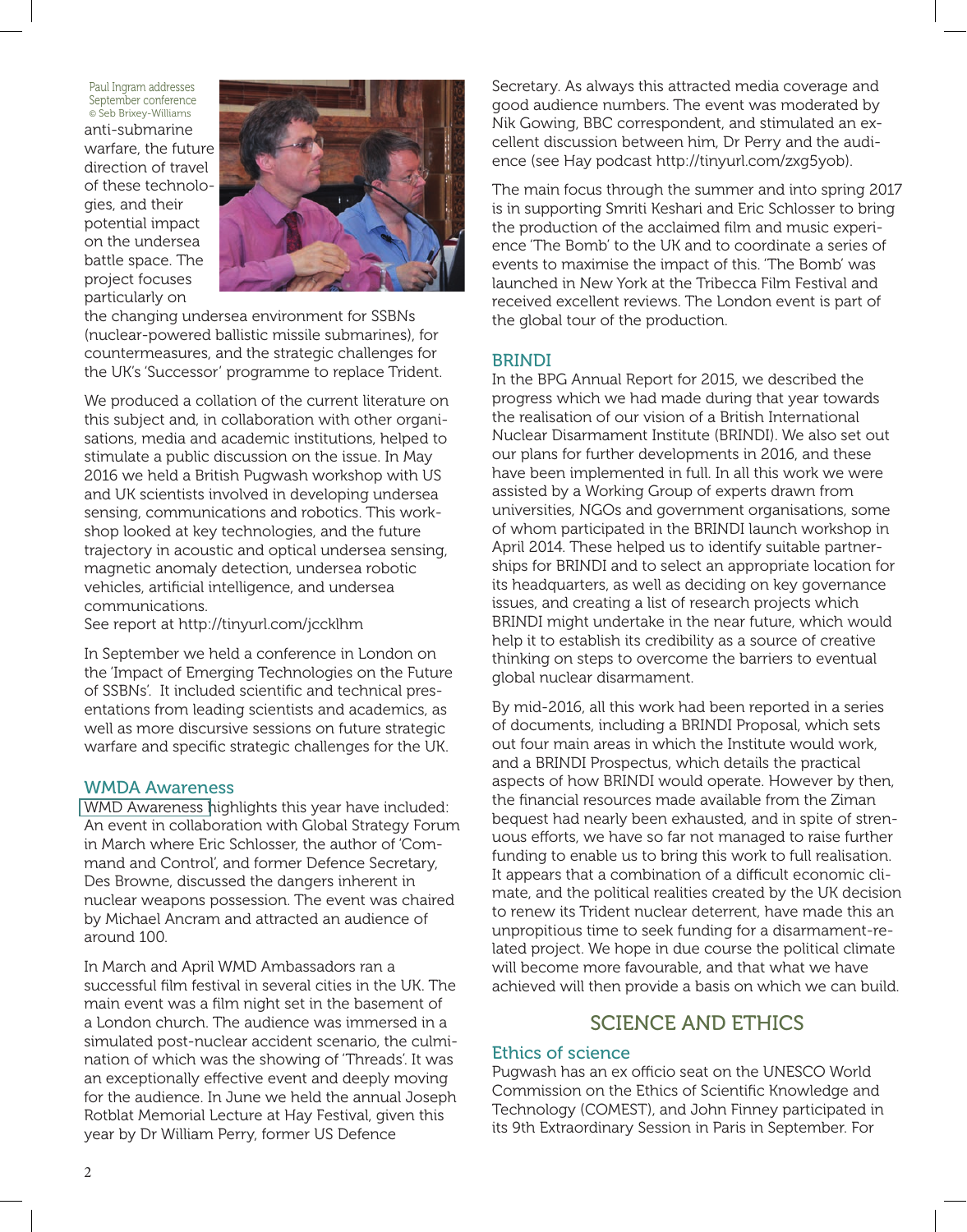the first time, COMEST met in joint sessions with the UNESCO International Bioethics Committee (IBC), which facilitated good interactions across the biological/non-biological boundary that is becoming increasingly blurred as modern technology advances. At the opening session, it was reported that COMEST's earlier recommendation that the 1974 Recommendation on the Status of Scientific Researchers be revised has been accepted by UNESCO, and an Expert Group has been formed to work on a draft new Declaration.

The meeting's main focus was to work on two draft reports: on (a) Water Ethics and (b) Robotics Ethics. The latter work, initiated following two earlier Pugwash workshops on the ethics of modern robotics in surveillance, policing and warfare, has broadened to include the ethical implications of the wider use of robotics in, for example, medical procedures, health and social care. The draft reports were also discussed in joint sessions with IBC and the Intergovernmental Bioethics Committee (IGBC), and in open sessions at which a number of Ambassadors and members of national delegations were present. It was gratifying that the feedback given on the Robotics report was very positive indeed. The working group, of which John Finney is a member, plans to meet again in Spring 2017 to work towards a final report for Autumn 2017.

## ENERGY POLICY

## Global Energy Planning – some new results using the DECC 'Global Calculator'

The United Nations Conference on Climate Change in Paris in December 2015 set an ambitious target for the international community to reach – to limit the global average surface temperature rise by 2100 to less than 2°C. It did not indicate how this target might be met. British Pugwash, in collaboration with members of the European Physical Society (EPS) Energy Group, has been exploring how this might be done, using the 'Global Calculator', a computer software package recently developed by an international team led by the UK Department of Energy & Climate Change (DECC).

The British Pugwash/EPS team has been reviewing this software, and in January 2016 [published](http://tinyurl.com/jcm2l69) Climate change and the DECC Global Calculator, which took some initial steps to address this question. It drew on a 2013 British Pugwash [report](http://tinyurl.com/hgprbqy) Pathways to 2050: three possible UK energy strategies, which used an earlier DECC calculator to design three possible 'pathways to 2050' for the UK alone, designated 'High Nuclear', 'High Renewables' and 'Intermediate'.

The Global Calculator enables the user to design a possible energy system for the whole world by specifying values for 50 parameters which define a possible 'pathway'. It then calculates total global Greenhouse Gas emissions up to 2100 for that pathway, and

estimates the global average surface temperature rise resulting from those emissions. DECC also published the parameters of 26 'example' pathways, designed by reputable NGOs and others, which users could take as starting points for their designs of new pathways. Most of these example pathways, however, fail to meet the Paris target, in some cases by a large margin.

The British Pugwash/EPS team selected three of these example pathways which represented global 'High Nuclear', 'High Renewables' and 'Intermediate' options, and gave estimated temperature rises of between 2.1 and 2.45°C, and sought to finetune these by altering selected parameters appropriately. In a recent presentation to the EPS Energy Group we reported finding a number of pathways with significantly lower temperature rises, in-



cluding three with an estimated rise of only 1.6°C. As in the earlier report relating to the UK alone, any of these pathways has potential show-stoppers, so the team recommends governments to pursue several options in parallel until such uncertainties have been resolved.

# MEETINGS

## BPG discussion meetings

## Climate change: can the world meet the targets agreed in Paris?

In December 2015, the nations of the world met in Paris and agreed to try to reduce greenhouse gas emissions so as to hold "the increase in average surface temperature to well below 2°C". How this was to be achieved was a question left unanswered. At a British Pugwash discussion meeting on 5 April, Dr Christopher Watson presented our findings, and reviewed the options available to Europe and the UK to achieve the desired reductions in CO $_{\tiny 2}$  emissions, describing the technology options and, as important, their economic and social implications (see report at http://tinyurl.com/jpavrbx).

## Trident submarines: will its successor be obsolete by the time it arrives?

 platform for the UK's nuclear weapons. However recent At a British Pugwash discussion meeting on 13 June at University College London, Julian Borger, the Guardian's world affairs editor, spoke on advances in drone warfare and underwater surveillance which call into question the Successor's stealth. In accordance with the Strategic Defence and Security Review 2015, a debate was held in Parliament (in July) on the principle of Continuous At Sea Deterrence (CASD) and the government's plans for 'Successor', the replacement for the current